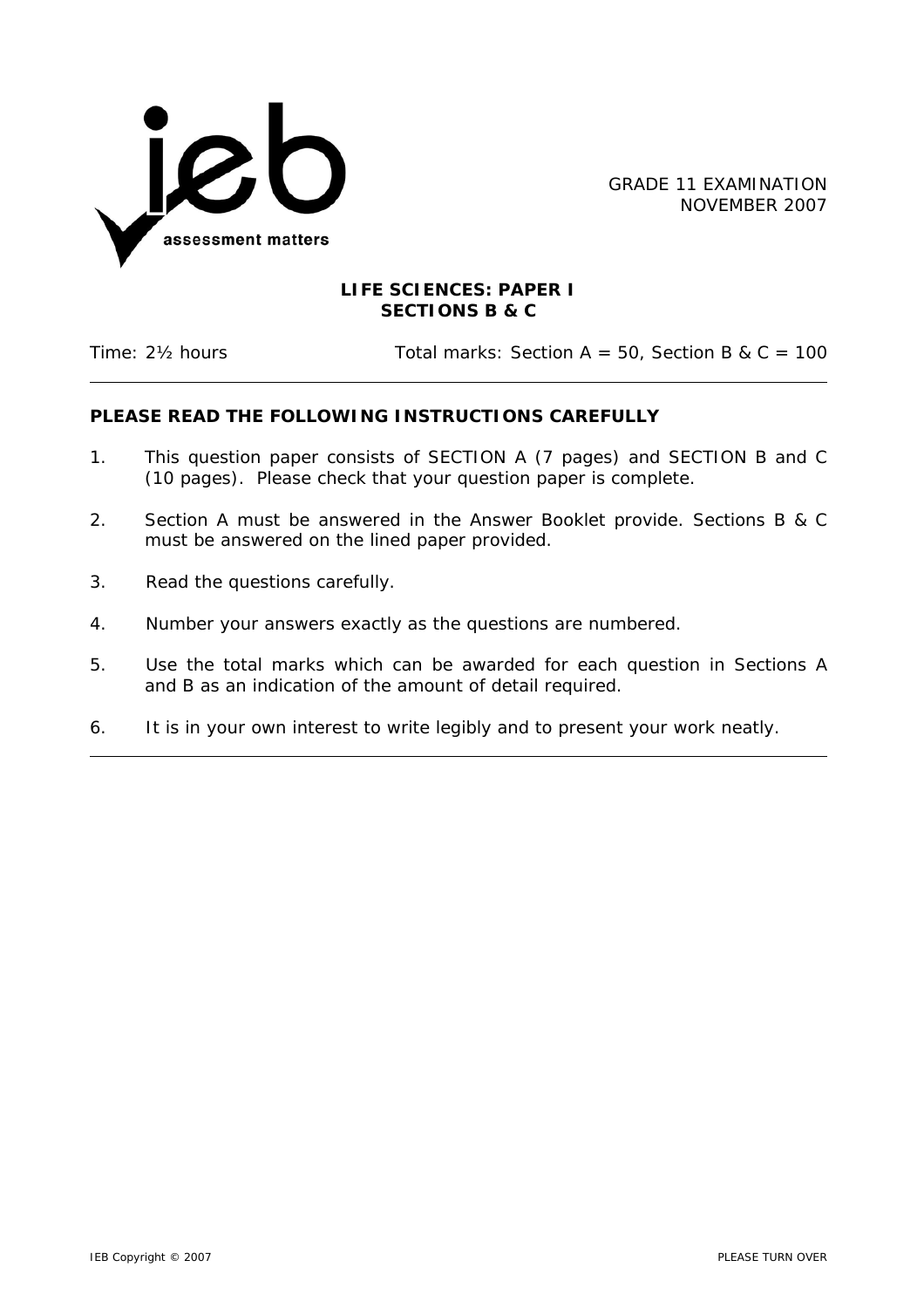## **SECTION B**

Answer ALL questions in this section in your Answer Book.

## **QUESTION 2**

2.1 Observe the two diagrams of micro-organisms found below and use them to answer the following questions.



**The structure of a bacterium The structure of a virus** 

[Adapted from *Biology 1, IGCSE series*; *Cambridge International Examinations*] NOT DRAWN TO SCALE

| 2.1.1 These micro-organisms look very different. Give three structural<br>differences you can observe.                         | (3) |
|--------------------------------------------------------------------------------------------------------------------------------|-----|
| 2.1.2 DNA is found in both. Why is this substance present?                                                                     | (2) |
| 2.1.3 Viruses do not have a typical cell structure. Observe the diagram<br>and give two reasons for this statement being true. | (2) |
| 2.1.4 Give an example of a virus that is affecting many people in South<br>Africa at present.                                  | (1) |
| 2.1.5 How can your knowledge of viruses help you avoid contracting<br>the disease caused by the virus, you mentioned in 2.1.4? | 3)  |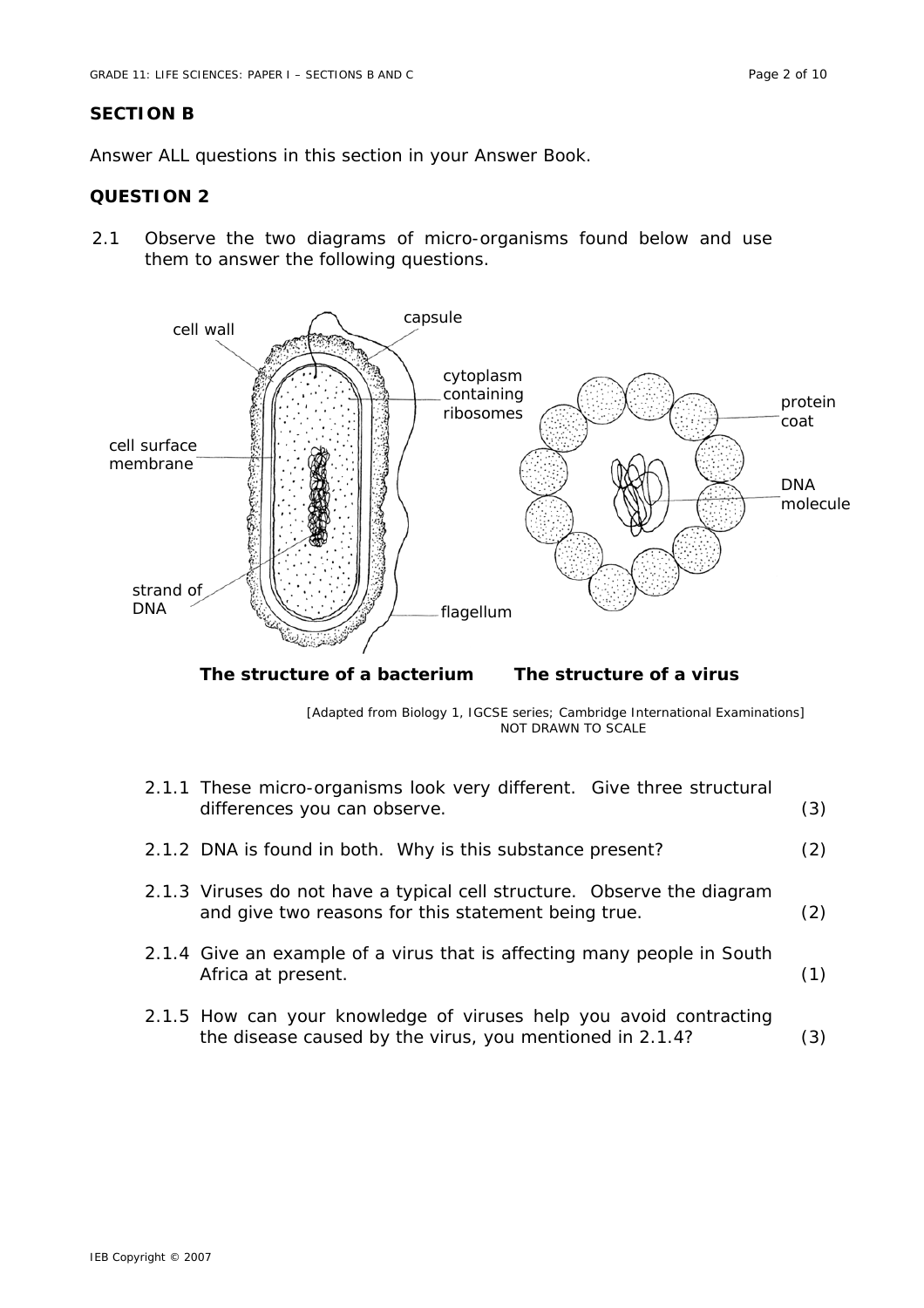2.2 Use the information provided from the reference book *Data and Data handling for AS Level-Biology* by Bill Indge to answer the questions that follow.



2.2.1 Use the information in the table and pictures to give two facts about the bacterium *Yersinia pestis*. (2)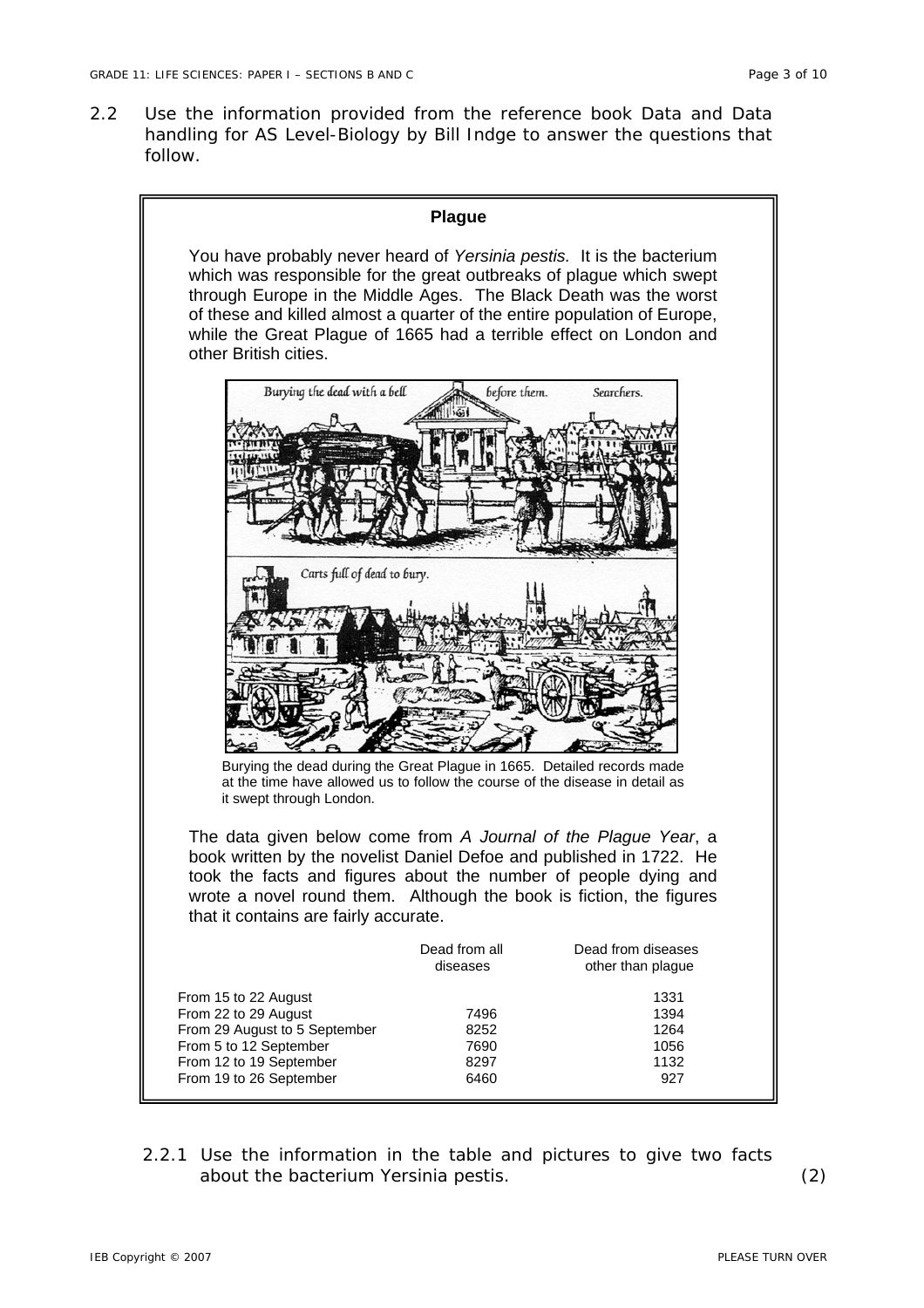- 2.2.2 The figures indicating the causes of death are not very accurate by today's standards. Give a reason to support this statement. (2)
- 2.2.3 Explain how you would calculate the percentage of deaths due to plague in a particular week from Defoe's data. (2)
- 2.2.4 Explain why the figures given for the week 19th to  $26<sup>th</sup>$  September are different to those in the preceding weeks.  $(5)$
- 2.3 Analyse the following information about Malaria. This disease has killed more humans than any other disease.



[Adapted from *AS and A level Human Biology through diagrams*; W R Pickering]

- 2.3.1 Malaria is an organism which relies on humans for its survival. What do we call such an organism? (1)
- 2.3.2 Explain the following terms:
	- (a) protist
	- (b) vaccine
	- (c) antibodies (3)
- 2.3.3 Plasmodium destroys red blood cells. What effect could this have on the body? (2)
	-
- 2.3.4 Use the information provided to carefully explain why sexual reproduction in Plasmodium makes the production of vaccines difficult. (3)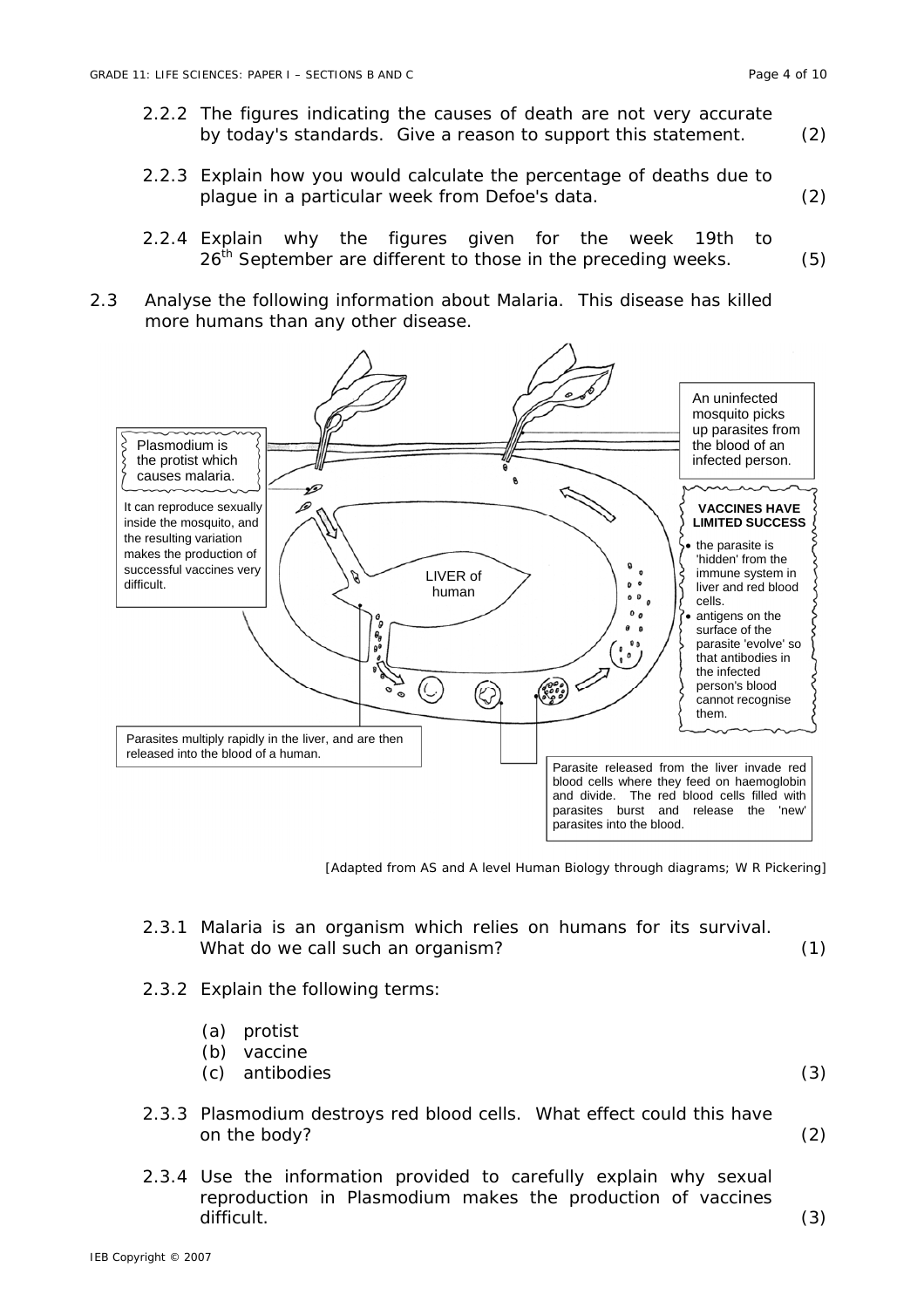- 2.3.5 The drug Larium is used to treat malaria. It limits entry of the malaria cells to the liver. Explain why it is a successful treatment for the disease. (3)
- 2.3.6 It is claimed that malaria has killed more humans than any other disease. One way to get rid of malaria is to spray DDT, an insecticide that kills mosquitoes, onto the resting places of these insects. However, this has a negative effect on many food chains. If you were a health official in malaria infested area, how would you make a choice as to whether to spray DDT or not? (6)

**40 marks**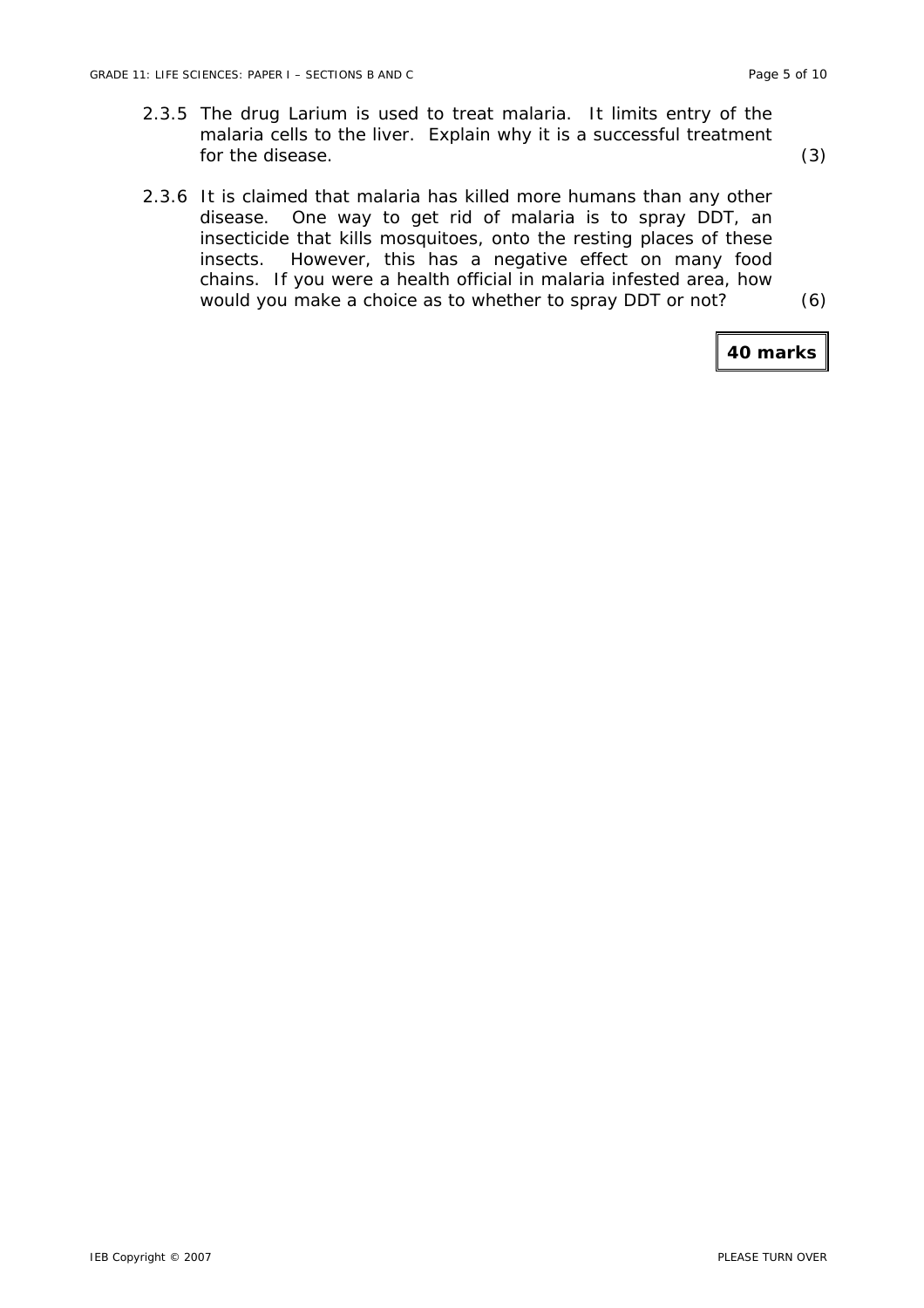#### **QUESTION 3**

3.1 The diagram below shows a section through a human eye. Use the information proivded to assist you in answering the questions that follow.



Write down the letter of the structure which:

- 3.1.1 Converts light rays into nerve impulses.
- 3.1.2 Carries nerve impulses to the brain. (2)
- 3.2 There are two responses of the eye to light rays entering it. Describe the changes that structures I and H make to these light rays and explain why these changes are necessary. (6)
- 3.3 Design an experiment you could conduct in the school laboratory to investigate the pupillary reflex. Use the headings; hypothesis, aim, method. Do not include results or a conclusion as you have not done the experiment. (8)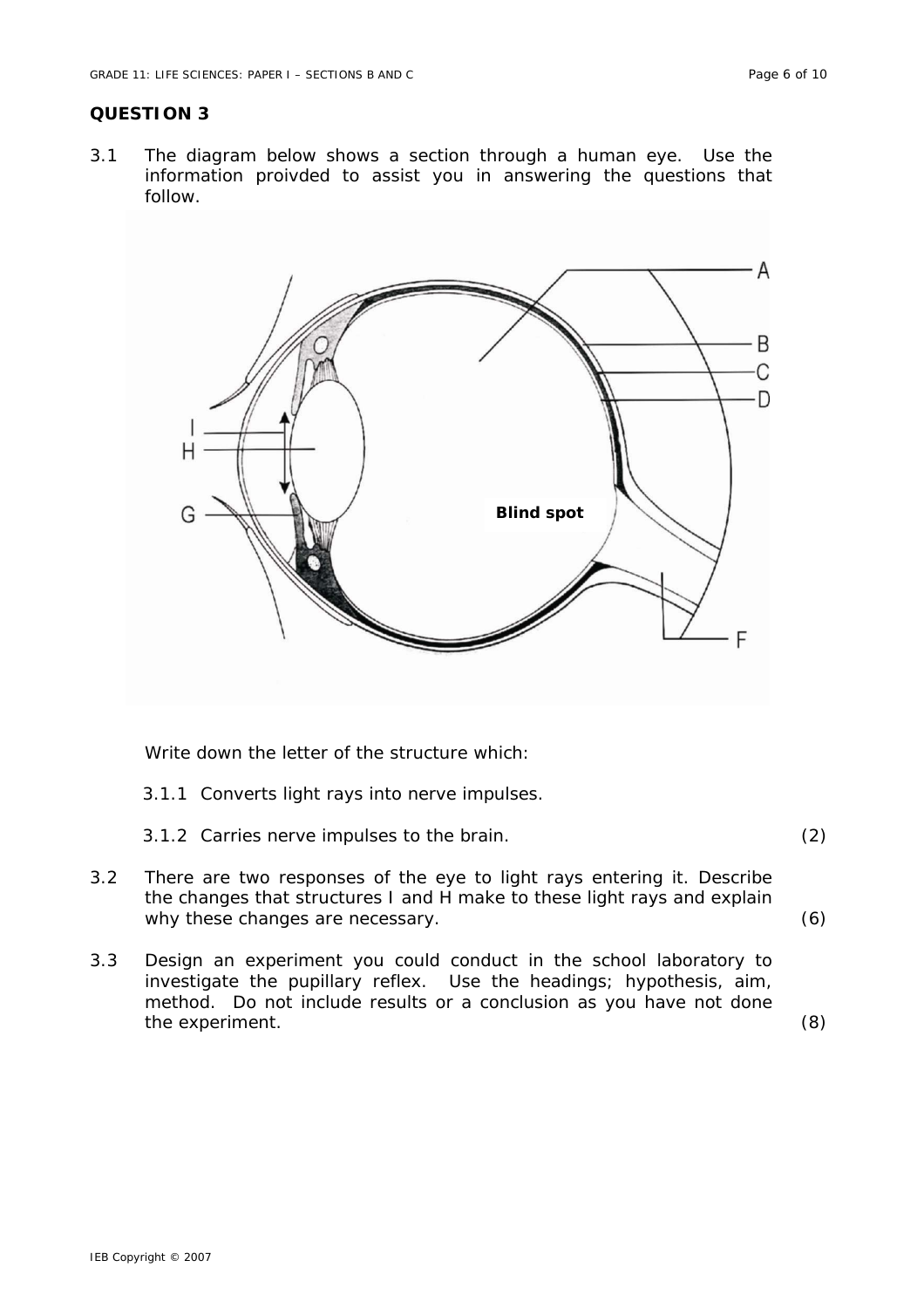3.4 Use the information below about two types of hearing aid to answer question 3.4.1 and then answer questions 3.4.2 to 3.4.4 about the ear using your own knowledge.



Graph showing the gain in hearing achieved at different frequencies by a high performance post-aural hearing aid in its normal position behind the ear with the volume control turned right up.

The normal range of speech varies from 1000 to 3000 Hz.

 $dB =$  unit in which sound is measured.

[Adapted from *Biology*; *Principles and Processes*; Roberts, Reiss and Monger]

| 3.4.1 Where will the post-aural hearing aid be attached?        |     |
|-----------------------------------------------------------------|-----|
| Now analyse this graph. How useful do you think this post-aural |     |
| hearing aid will be to a school pupil during his lessons?       | (5) |
|                                                                 |     |

- 3.4.2 Name the exact part of the inner ear that converts sound waves into nerve impulses. (1)
- 3.4.3 Name the part of the ear that separates the outer ear from the middle ear. (1)
- 3.4.4 Name the part of the brain that interprets the impulses received from the sound receptors. (1)

**24 marks**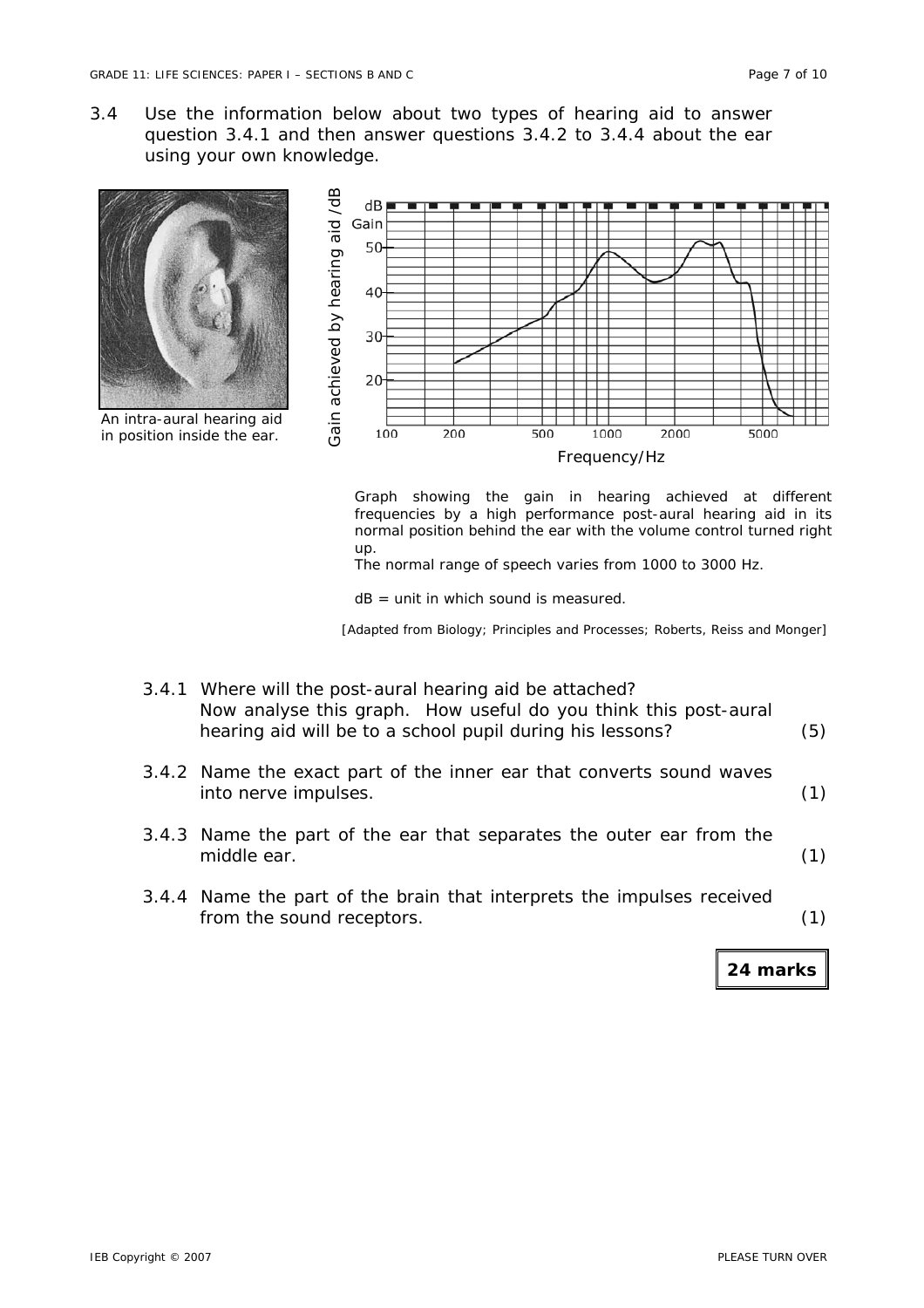#### **QUESTION 4**

Read the following extract which is adapted from *The people's guide to useful plants in South Africa* by B E van Wyk and N Gericke.

**Cannabis sativa** (Cannabinaceae) – *Dagga* (Afrikaans); *marijuana* (English); *umya* (Xhosa); *matokwane* (Sotho); *nsangu* (Zulu).

Dagga is an erect herb of up to four metres in height. The leaves are very characteristic. They are divided into several leaflets with toothed margins. Subsp. *indica* has large quantities of chemicals called cannabinols and is used as a medicine and mood-altering drug. The sticky female flowering tops and leaves are the parts usually used, as these have the highest concentration of substances which affect the nervous system.



Dagga plant (*Cannabis sativa*)

The earliest record of the use of *Cannabis* as a medicine is in a Chinese pharmaceutical book dated 2737 BC. It is believed to have been introduced to Africa by Arab traders. In spite of strict laws to suppress its use, *dagga* is widely smoked in southern Africa to induce a feeling of relaxation and well-being. Sometimes smoking *dagga* can, however, produce a severe mental disturbance.

Smoking *dagga* can cause bronchitis, bronchial tumours, and have negative effects on learning and short-term memory. Scientists are uncertain whether using *dagga* leads to the use of more dangerous drugs. The plant is used in indigenous medicine as a remedy for asthma, bronchitis, headache, migraine, eye problems and nausea from chemotherapy, for improving appetite in patients with cancer, AIDS and anorexia nervosa and for reducing muscular spasms in multiple sclerosis. The chemicals called tetrahydrocannabinols are the main ingredients in *dagga*. These chemicals have been found to act on specific receptors in the brain.

South Africa's illegal *dagga* crop is an important part of the rural economy, estimated to be worth at least R10 million a year.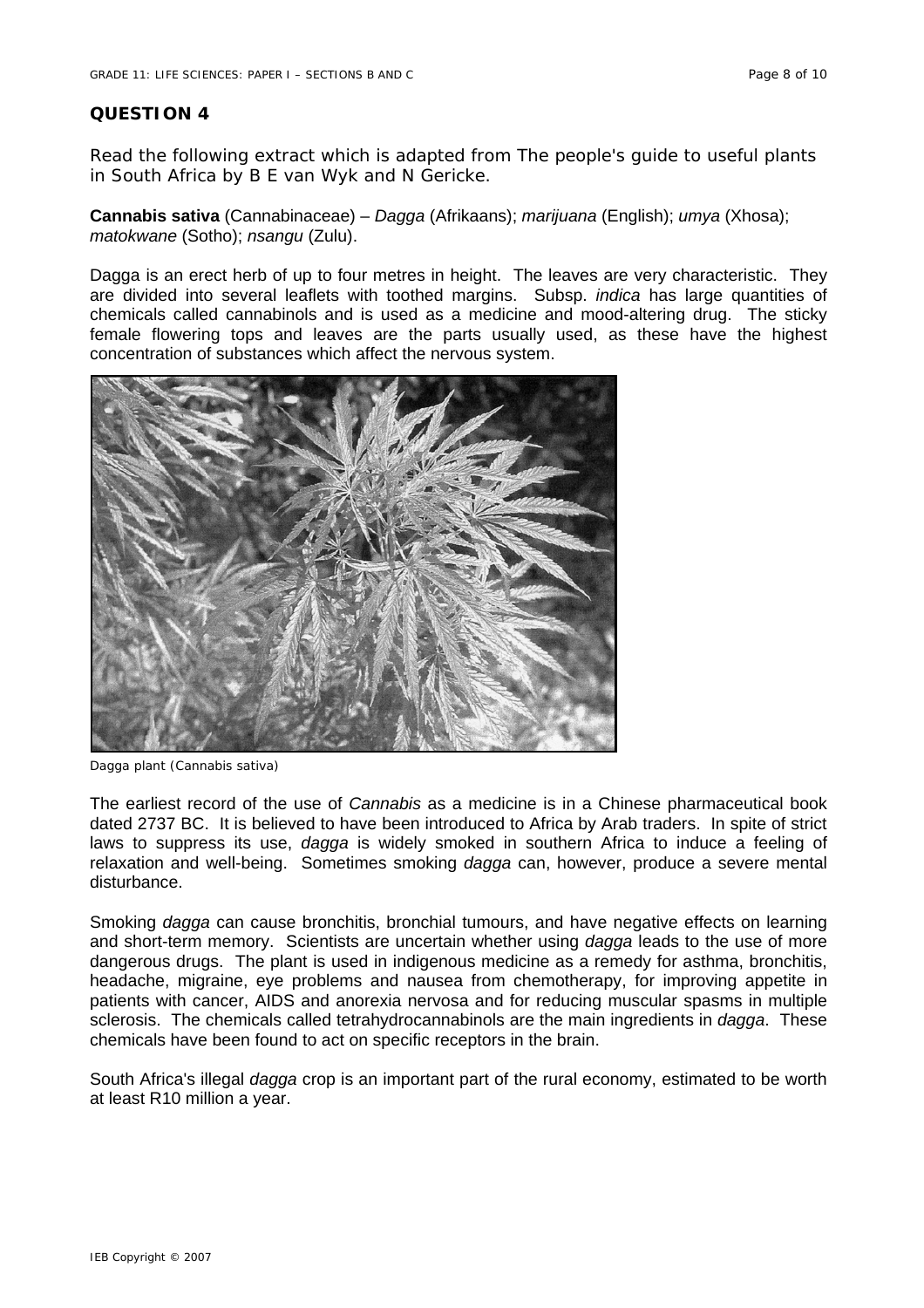|     | <b>16 marks</b>                                                                                                                                                                                                                                               |     |
|-----|---------------------------------------------------------------------------------------------------------------------------------------------------------------------------------------------------------------------------------------------------------------|-----|
|     | 4.4.2 Carefully explain the negative effect of cannabinols on a reflex<br>action.                                                                                                                                                                             | (4) |
|     | 4.4.1 What is a synapse?                                                                                                                                                                                                                                      | (2) |
| 4.4 | Cannabinols slow down the transmission of nerve impluses at the<br>synapses.                                                                                                                                                                                  |     |
| 4.3 | Imagine that you are a medical researcher. Use the information in this<br>extract to get money to carry out trials on the benefits of the chemicals<br>found in <i>Cannabis sativa</i> . Write your motivation in the form of four well<br>supported reasons. | (8) |
| 4.2 | Which part of the plant should be harvested to ensure the highest<br>concentration of the active ingredients?                                                                                                                                                 | (1) |
| 4.1 | Which part of the human body is mostly affected for a drug to have a<br>mood altering effect?                                                                                                                                                                 | (1) |

# **Total for Section B: 80 marks**